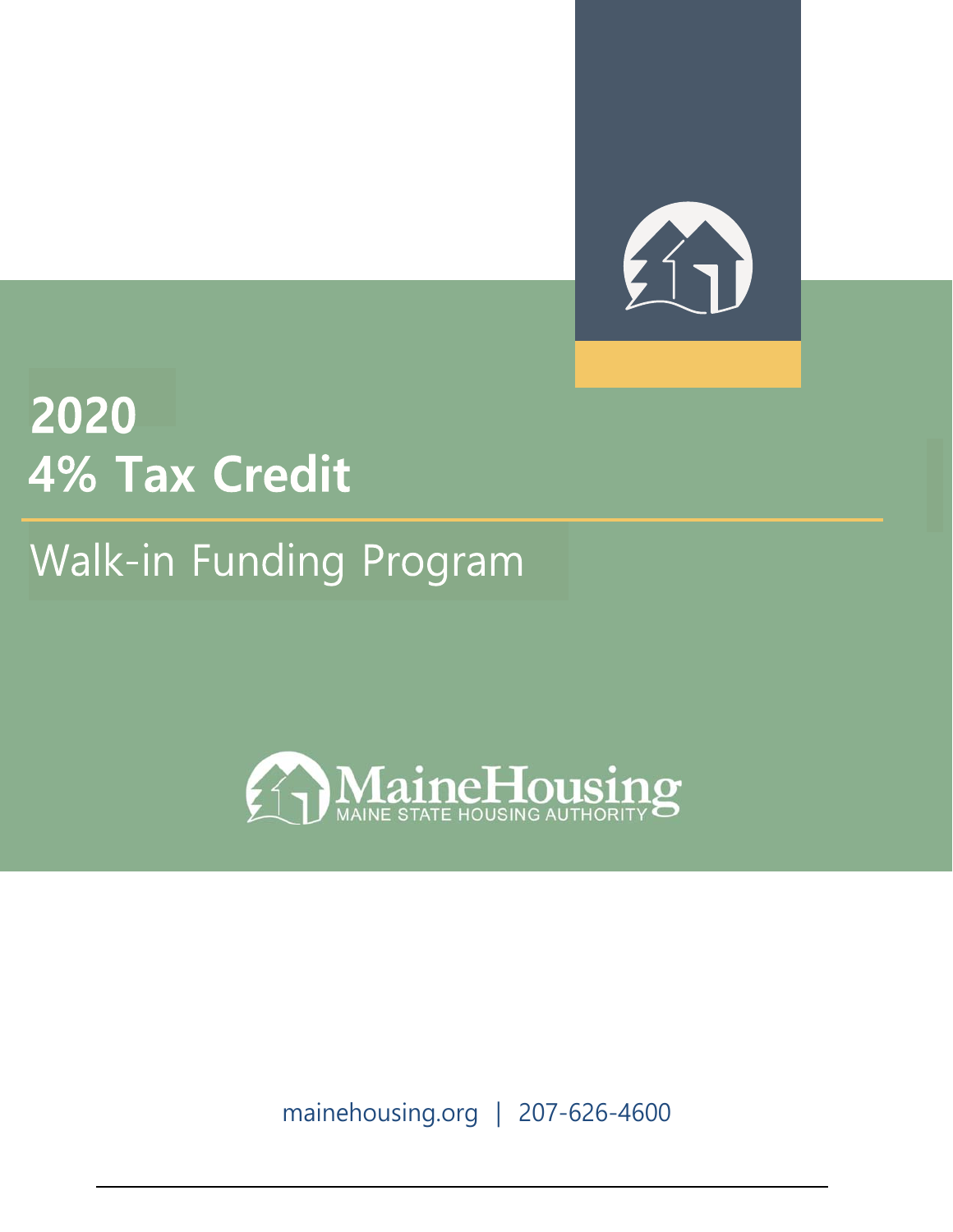

#### **2020 Walk-in Financing Program**

#### **INTRODUCTION**

The Maine State Housing Authority is making funds available to be used to leverage private and other funds for the creation of affordable housing for low-income households. Funds can be used for the construction of new affordable housing, the adaptive reuse of existing structures, or preservation of units with assistance from a Rural Development program or HUD's Rental Assistance Demonstration (RAD) Program.

All projects must be eligible for and utilize the 4% LIHTCs. In addition to requirements specified in this document, projects must comply with MaineHousing's Rental Loan Program Guide dated October 2017 (the "RLP Guide"), MaineHousing's 2020 Qualified Allocation Plan (QAP), MaineHousing's Multi-family Mortgage Loans Rule, Section 142(d) of the Internal Revenue Code of 1986, as amended (the "Code") and associated regulations regarding the use of tax-exempt bond proceeds, and Section 42 of Code and associated regulations regarding the 4% LIHTC. Unless indicated otherwise, capitalized terms have the same definitions set forth in the 2020 QAP.

#### **ELIGIBLE PROJECTS**

Projects must meet the following requirements**.** 

- 1. The Project must either
	- a. create new affordable rental housing units for low-income households through new construction or the adaptive re-use of an existing building, or
	- b. preserve housing units in projects in which at least 25% of its units, or those in a Related Development, are assisted under a Rural Development program; or will be converted to Section 8 under HUD's Rental Assistance Demonstration (RAD) Program.
- 2. All credit units must be available for rent by persons who earn 60% or less of the area median income for a period of 45 years.

Projects that have a Notice to Proceed from another MaineHousing program are not eligible to apply.

#### **FUNDING SOURCES**

MaineHousing may make available one, some, or all of the following resources under the Rental Loan Program**:** 

- Proceeds of tax-exempt facility bonds issued pursuant to Section 142(d) of the Code
- 4% "automatic" Low Income Housing Tax Credit (LIHTC)
- Maine State Low Income Housing Tax Credit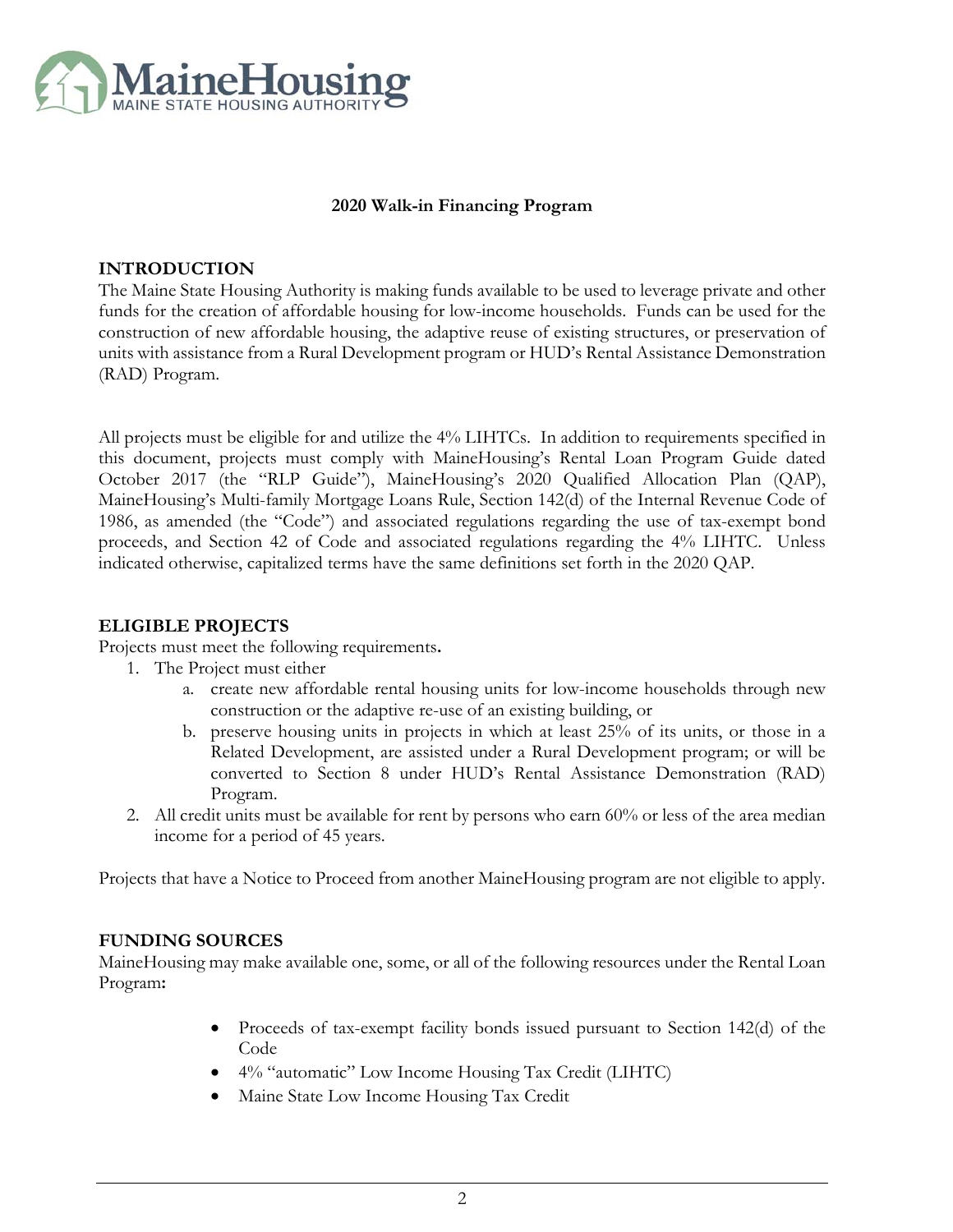Other sources made available by MaineHousing

Funding under this program is available for eligible projects on a walk-in basis until further notice.

**MaineHousing may suspend or terminate this program at any time, reject or cease processing any application prior to closing, and award all, a portion of, additional, or none of the available Deferred Debt.** 

## **CONSTRUCTION FINANCING**

If a Project's financing requires MaineHousing to participate in the construction loan at a level greater than 60%, MaineHousing will provide all of the construction period financing, except in instances where the applicant is using the Affordable Housing Program from the Federal Home Loan Bank and the member bank needs to participate with MaineHousing in the construction loan pursuant to a competitive scoring selection process. All tax-exempt debt must be secured by a first lien mortgage and security interest in the Project and related personal property.

#### **0% DEFERRED DEBT**

MaineHousing is making 0% Deferred Debt available for eligible projects. The amount awarded to a project will be limited as follows:

1. The per-unit amounts listed in the table below, based on geographic location and construction type,

| <b>Counties/HFMAs</b>                              | <b>New</b>   | <b>Historic Adaptive</b> |
|----------------------------------------------------|--------------|--------------------------|
|                                                    | Construction | Reuse                    |
| Cumberland, Sagadahoc, and York                    | \$78,000     | \$48,000                 |
| Androscoggin, Hancock, Kennebec,                   | \$102,000    | \$78,000                 |
| Knox, Lincoln, and Bangor HMFA                     |              |                          |
| Aroostook, Franklin, Oxford, Penobscot   \$120,000 |              | \$102,000                |
| (exc. Bangor HMFA), Piscataquis,                   |              |                          |
| Somerset, Waldo, and Washington                    |              |                          |

- 2. \$3,500,000 per project, and
- 3. the amount necessary for the Project to achieve feasibility.

# **UNDERWRITING CRITERIA**

# **Construction Financing Terms**

• 3.5% interest rate per year plus a 2-point origination fee, subject to change based on market conditions at the time the tax-exempt facility bonds are issued. Must be secured by a first lien mortgage and security interest in the Project and related personal property. Repayment will not be allowed until construction completion. The Project must meet the 50% test for taxexempt bonds.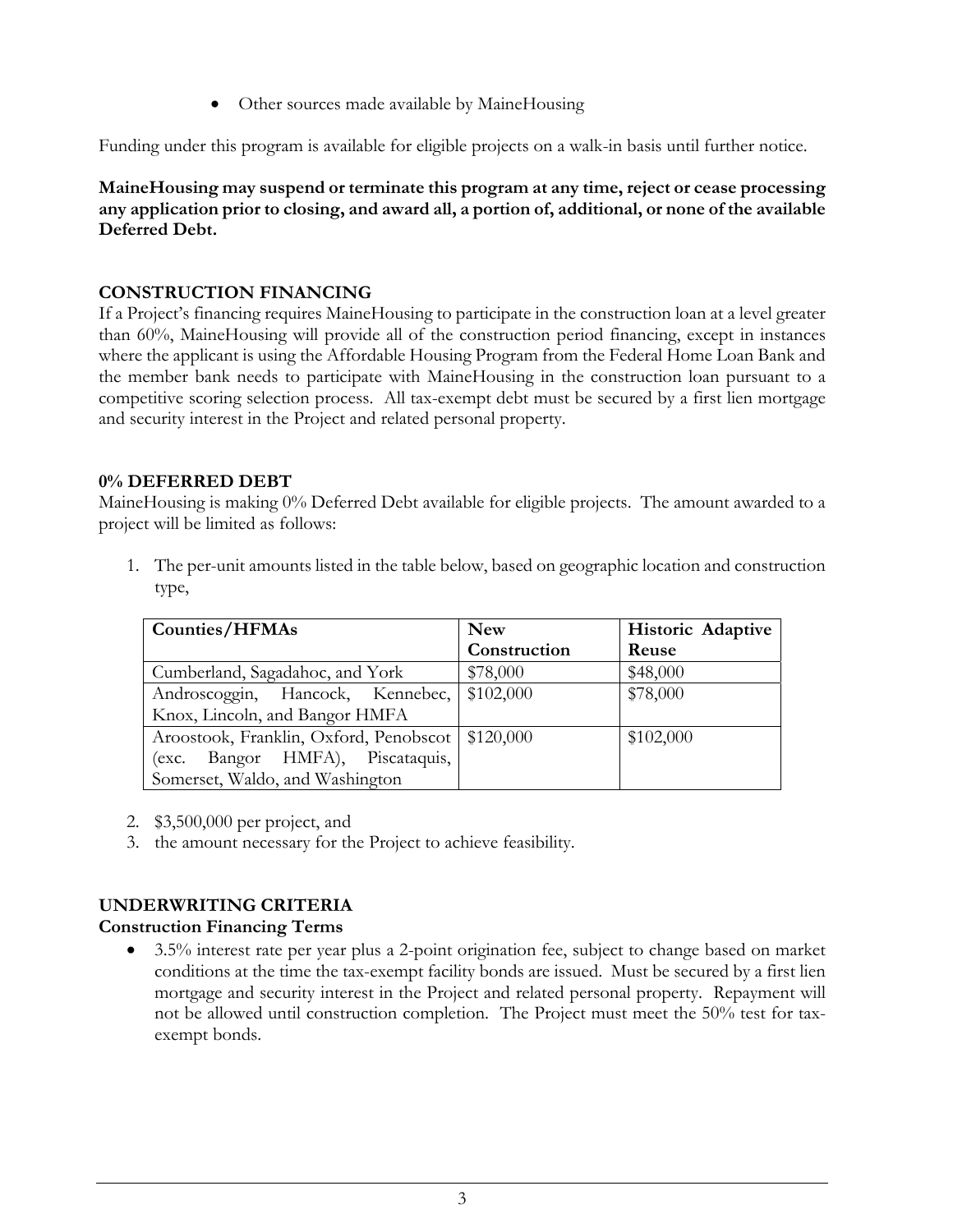# **Debt Financing Terms**

- 5.5% interest rate per year, subject to change based on market conditions at the time the taxexempt facility bonds are issued.
- At the Applicant's option, debt may be structured as (a) interest only payments for 30 years with a final balloon payment of all amounts owed due at the end of 30 years, (b) interest only payments for 15 years with a 30-year amortization beginning in year 16 and a final balloon payment of all amounts owed due at the end of 30 years, or (c) interest only payments for 15 years with a 40-year amortization beginning in year 16 and a final balloon payment of all amounts owed due at the end of 30 years.
- Debt must be supported by an acceptable operating budget.
- Debt cannot be prepaid during the term of the loan.

# **Deferred Debt Terms**

- Loans will be structured as a non-interest deferred payment loan with payment due on the earliest of (a) 30 years, (b) a sale, transfer, or assignment of the Project, (c) the discontinuation of the intended public purpose, or (d) a default of the MaineHousing loan(s). The loan must be secured by a mortgage and security interest in the Project and related personal property, the priority of which will be determined on a project-by-project basis.
- All other resources available for the Project will be considered in determining the need for Deferred Debt. Applicants must first maximize all other resources available for the Project.
- The amount of Deferred Debt awarded to a Project may be less than the amount requested by the Applicant if MaineHousing determines that the Project can support more debt financing or reduce costs.
- Maximum tax credit rents will be used for credit-eligible units to determine the need for Deferred Debt, unless the comparable market rents are lower and supported by an acceptable independent market study.
- Applicants proposing deeper affordability than 60% of area median income must provide additional resources to support the greater affordability. Additionally MaineHousing may require deeper affordability to make efficient use of funding sources.
- Projects will be required to maintain the rents used in underwriting if lower than tax credit rent maximums.
- Net Developer Fee. The amount of Developer Fee not deferred may not exceed \$750,000 plus any unused construction contingency returned to the Applicant after completion.